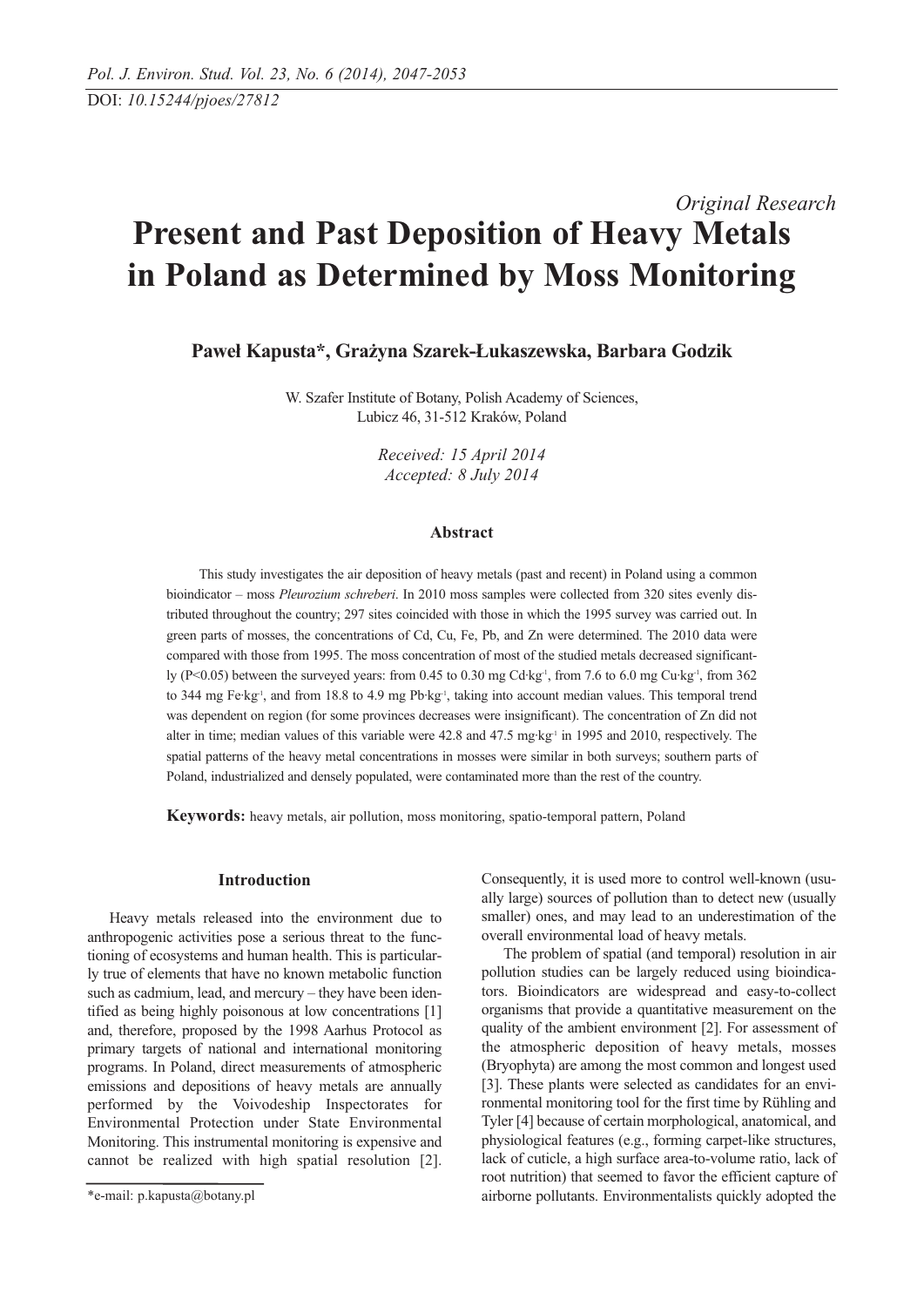moss monitoring method. In the 1970s and 1980s it became widely used in Europe [4, 5], which was a prerequisite for the creation of integrated monitoring within the European Heavy Metal Deposition Program (the Nordic Working Group on Monitoring and Data) and the European International Cooperative Program on Effects of Air Pollution on Natural Vegetation and Crops (ICP Vegetation Group), involving many countries. Poland joined the international monitoring programs in 1990, pledging to conduct moss surveys every five years.

This paper reports the results of the most recent (2010) Polish moss monitoring. In particular, it shows the spatial patterns and, by combining present and past (1995) data, temporal changes in the atmospheric deposition of cadmium (Cd), copper (Cu), iron (Fe), lead (Pb), and zinc (Zn).

## **Material and Methods**

As in past surveys, the 2010 survey was done with *Pleurozium schreberi* (Willd. ex Brid.) Mitt. – a terrestrial moss species that occurs commonly in Poland and is considered a sensitive indicator of air quality [6]. Mosses were collected in summer from 320 sites evenly distributed throughout the country (Fig. 1); in 297 cases the sites coincided with those in which the 1995 survey was carried out. The sites after measuring their position with a GPS receiver were attributed to the province and described in terms of the type of habitat; most of them (over 80 %) were situated in pine forests, the remaining ones in other types of forest habitats. The sites were at least 300 m from main roads and



Fig. 1. Locations of 320 moss monitoring sites in 2010. Black symbols – the sites surveyed in both 1995 and 2010; white symbols – the sites surveyed only in 2010; and dashed lines – the borders of provinces. The codes for the provinces are as follows: DLN – Dolnośląskie, KJW – Kujawsko-Pomorskie, LBL – Lubelskie, LBS – Lubuskie, LDZ – Łódzkie, MLP – Małopolskie, MZW – Mazowieckie, OPL – Opolskie, PDK – Podkarpackie, PDL – Podlaskie, PMR – Pomorskie, SLS – Śląskie, SWT – Świętokrzyskie, WRM – Warmińsko-Mazurskie, WLK – Wielkopolskie, and ZCH – Zachodniopomorskie.

residential areas, and at least 100 m from other roads and single buildings [7]. In each site, moss samples were taken from several moss carpets growing under gaps in the tree canopy (to reduce the effect of the through-fall chemistry) and bulked into one composite sample.

Green parts of mosses, representing ca. the last three years of growth, were subjected to chemical analysis. Plant tissues were dried at 70-80ºC and digested in a mixture of spectrally pure, concentrated acids:  $HNO<sub>3</sub>$  and  $HClO<sub>4</sub>$  in proportion 4:1 (vol.). The contents of Cd, Cu, Fe, Pb, and Zn were determined by atomic absorption spectrometry with atomization in air-acetylene flame or in graphite furnace (depending on element concentration) using apparatus Varian AA 280 FS Zeeman or a Varian AA280Z (with the GTA 120 graphite furnace). Moss reference materials Nos. M2 and M3 (first prepared for the 1995/6 European moss monitoring [8]) were used to control the quality of the chemical analysis.

The data obtained in 2010 were compared with those from 1995. Although moss surveys were conducted in Poland in 1990, 2000, and 2005, their results were not taken into account in this study for several reasons. In 1990 the number of sampling points was about twice as small as in 2010. Besides, the 1990 data were already used in betweenyear comparisons (1990 vs. 1995) by Grodzińska et al. [6]. Regarding more recent surveys (2000 and 2005), they were incompatible with the 2010 survey in terms of sampling scheme: in 2000, study plots were established in four select regions of the country  $[5]$ ; in 2005 – in 23 national parks [9].

The data were analyzed using two-way repeated-measures ANOVA with the between-subjects factor of province (N=16) and the within-subjects factor of year (1995 vs. 2010). The statistical analysis involved 297 sites, i.e., the sites surveyed in both years. Prior to the analysis, outliers were removed from the data and the variables were transformed with a logarithmic or exponential function to obtain a normal or symmetrical distribution before being normalized (scaled between 0 and 1). Spatial patterns of the heavy metal deposition in 1995 and 2010 were mapped by geostatistical methods: spatial structures were modeled with spherical functions (variograms) and variables were interpolated over the study area (Poland) using ordinary kriging [10]. The statistical analysis was done with STA-TISTICA 9 (StatSoft Inc. Tulsa, Ok., USA) while the geostatistical one – with Surfer 8 (Golden Software Inc., Golden, Col., USA).

### **Results**

Mean values and other descriptive statistics for concentrations of five heavy metals in mosses (calculated for all study sites) are given in Table 1. Except for Zn, these concentrations were significantly lower in 2010 compared to 1995 (Table 2). A particularly large, and covering the whole country, between-year decrease (almost three-fold) occurred for Pb (Fig. 2). Similar changes in time, but less spectacular, and limited to some regions, were found for Cd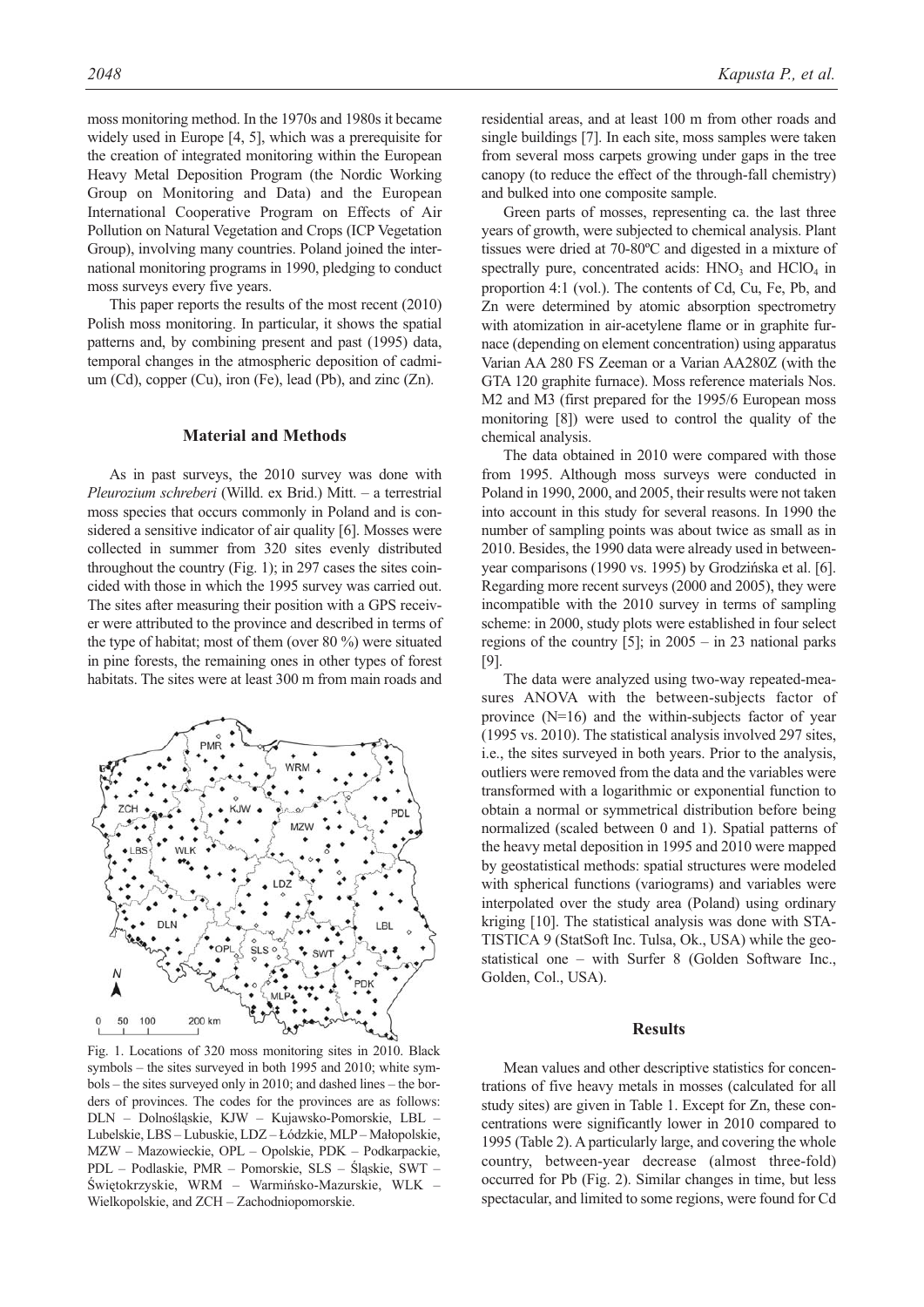| Element | Year | $\stackrel{*}{\succeq}$ | Mean | Median | Mininum | Maximum |
|---------|------|-------------------------|------|--------|---------|---------|
| Cd      | 1995 | 297                     | 0.54 | 0.45   | 0.05    | 6.3     |
|         | 2010 | 319                     | 0.45 | 0.30   | 0.12    | 14.3    |
| Cu      | 1995 | 297                     | 10.7 | 7.6    | 3.5     | 650     |
|         | 2010 | 320                     | 6.9  | 6.0    | 1.5     | 133     |
| Fe      | 1995 | 293                     | 450  | 362    | 87      | 5170    |
|         | 2010 | 320                     | 405  | 344    | 110     | 2618    |
| Pb      | 1995 | 297                     | 17.3 | 13.8   | 4.3     | 270     |
|         | 2010 | 320                     | 6.7  | 4.9    | 1.5     | 141     |
| Zn      | 1995 | 295                     | 47.5 | 42.8   | 18.6    | 208     |
|         | 2010 | 320                     | 51.8 | 47.5   | 7.5     | 211     |

\*Number less than 297 (for 1995) or 320 (for 2010) indicates that there were missing data for a given element

and Cu. In turn, the between-year difference in the uptake of Fe by mosses was insignificant when examined (with a post-hoc test) separately for each province. Provinces considerably differed both in all metals concentrations in mosses (see the effect of province in Table 2) and the magnitude and/or direction of temporal changes in the moss concentration of Cd, Fe, Pb, and Zn (see the effect of interaction in Table 2).

Spatial patterns of the accumulation of heavy metals by mosses (Fig. 3) were dominated by a large-scale trend – southern parts of Poland, industrialized and densely populated, were generally characterized by higher values of the variables than the rest of the country. In this respect, both surveyed years were similar. As far as the medium-scale variability is concerned, there were some differences in the temporal behavior of the moss concentration of heavy metals depending on region. For example, while the Fe and Zn concentrations in mosses decreased between 1995 and 2010 in the most polluted parts of the country, it increased in the areas that had been relatively clean in the past. The small-scale variability (point-to-point variability), included in variogram models (not shown here) as the nugget effect, was also an important component of the investigated spatial patterns. It was often higher than the spatially structured variance, which indicates the existence of multiple point sources of pollution affecting limited areas (not visible in the interpolated surfaces).

# **Discussion**

This study shows that major sources of environmental pollution in Poland were and still are large industrial centers. In both surveyed years, the highest accumulation of heavy metals by mosses were recorded around metal ore mines and associated metallurgical plants (smelters), which concentrate mainly in the Legnica-Głogów region (Dolnośląskie province and Lubuskie province) and the Upper Silesia and Kraków region (Śląskie province and Małopolskie province). Mosses indicated also that in these regions, as well as in other parts of the country, the air quality has considerably improved. The findings are confirmed by direct measurements of metal emissions that have been surveyed since 1989 and published annually by the Central Statistical Office (Główny Urząd Statystyczny, GUS). According to the GUS data [11, 12], the release of metals into the atmosphere (total emissions) was reduced by about 30% for Cu, 40% for Pb, and 50% for Cd and Zn between 1995 and 2010.

The decrease in the concentrations of heavy metals in mosses since the early 1990s to the end of the first decade of the  $20<sup>th</sup>$  century was observed throughout Europe. This corresponded with the observed decrease in almost in all countries of both atmospheric emissions and deposition of metals [7]. In Poland this decrease started in the late 1980s because of restructuring of heavy industry forced by political and economic transformation [13]. This included closing unprofitable plants, outsourcing unprofitable activities, and replacing outdated technology, all being generally more

|                | Between subjects  |                |       | Within subjects   |                |                                |                |       |  |  |  |
|----------------|-------------------|----------------|-------|-------------------|----------------|--------------------------------|----------------|-------|--|--|--|
| Element        | Province $(d=15)$ |                | Error | Year $(d \neq 1)$ |                | Province $\times$ Year (df=15) |                | Error |  |  |  |
|                | $\overline{F}$    | $\overline{P}$ | df    | $\overline{F}$    | $\overline{P}$ | $\boldsymbol{F}$               | $\overline{P}$ | df    |  |  |  |
| C <sub>d</sub> | 37.3              | 0.000          | 272   | 150.0             | 0.000          | 3.9                            | 0.000          | 272   |  |  |  |
| Cu             | 12.8              | 0.000          | 274   | 158.4             | 0.000          | 1.5                            | 0.106          | 274   |  |  |  |
| Fe             | 11.5              | 0.000          | 271   | 6.3               | 0.013          | 2.7                            | 0.001          | 271   |  |  |  |
| Pb             | 21.3              | 0.000          | 277   | 1232.6            | 0.000          | 2.9                            | 0.000          | 277   |  |  |  |
| Zn             | 15.4              | 0.000          | 279   | 1.0               | 0.311          | 1.9                            | 0.024          | 279   |  |  |  |

Table 2. The effect of province, year, and the interaction of these factors on the concentrations of heavy metals in mosses – results of two-way repeated-measures ANOVAs.

*F* – F statistic, *P* – significance level, *df* – degrees of freedom (different values for the error term result from the different number of outliers removed from the element data)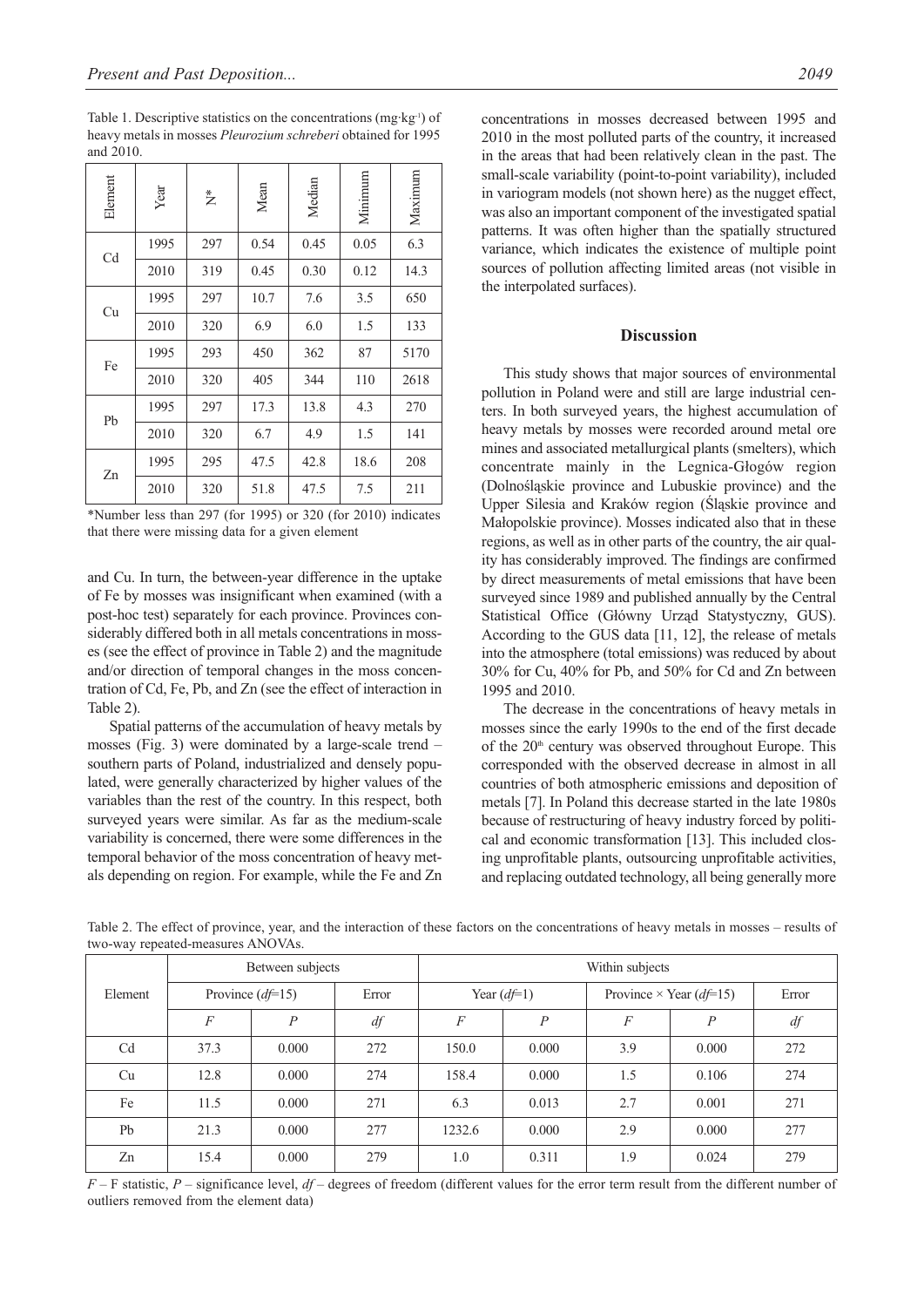environmentally friendly. The changes contributed to the reduction of air pollution in terms of Cd, Cu, and Pb, but seemed to have no effect on air-borne Fe and Zn. The main source of the emissions of the latter metals (especially Fe) are steelworks. Some studies show that steel production and associated dust emission had its largest decline before 1995 [7, 13]. This trend became much less steep in later years, which probably caused insignificant between-year differences in Fe and Zn accumulation by mosses.

A considerable improvement in air quality recorded in 2010 in the south and southwestern parts of Poland may result not only from lower emissions from the Polish territory, but also from the reduced inflow of air pollutants from abroad. Major industrial centres that might increase pollution of the environment in this area are those located in the Polish-Czech-Germany (so called 'Black Triangle'), Polish-Czech (e.g., the Ostrava industrial region) and Polish-Slovakian (e.g., the industrial area of Central Spiš)



Fig. 2. Mean concentrations (with standard errors) of heavy metals in mosses in 1995 and 2010 shown by province. Asterisks indicate significant (P<0.05) between-year differences as revealed by post-hoc tests after ANOVAs (see Table 2 for the detailed summary of ANOVAs). The codes for the provinces are as follows: DLN – Dolnośląskie, KJW – Kujawsko-Pomorskie, LBL – Lubelskie, LBS – Lubuskie, LDZ – Łódzkie, MLP – Małopolskie, MZW – Mazowieckie, OPL – Opolskie, PDK – Podkarpackie, PDL – Podlaskie, PMR – Pomorskie, SLS – Śląskie, SWT – Świętokrzyskie, WRM – Warmińsko-Mazurskie, WLK – Wielkopolskie, and ZCH – Zachodniopomorskie.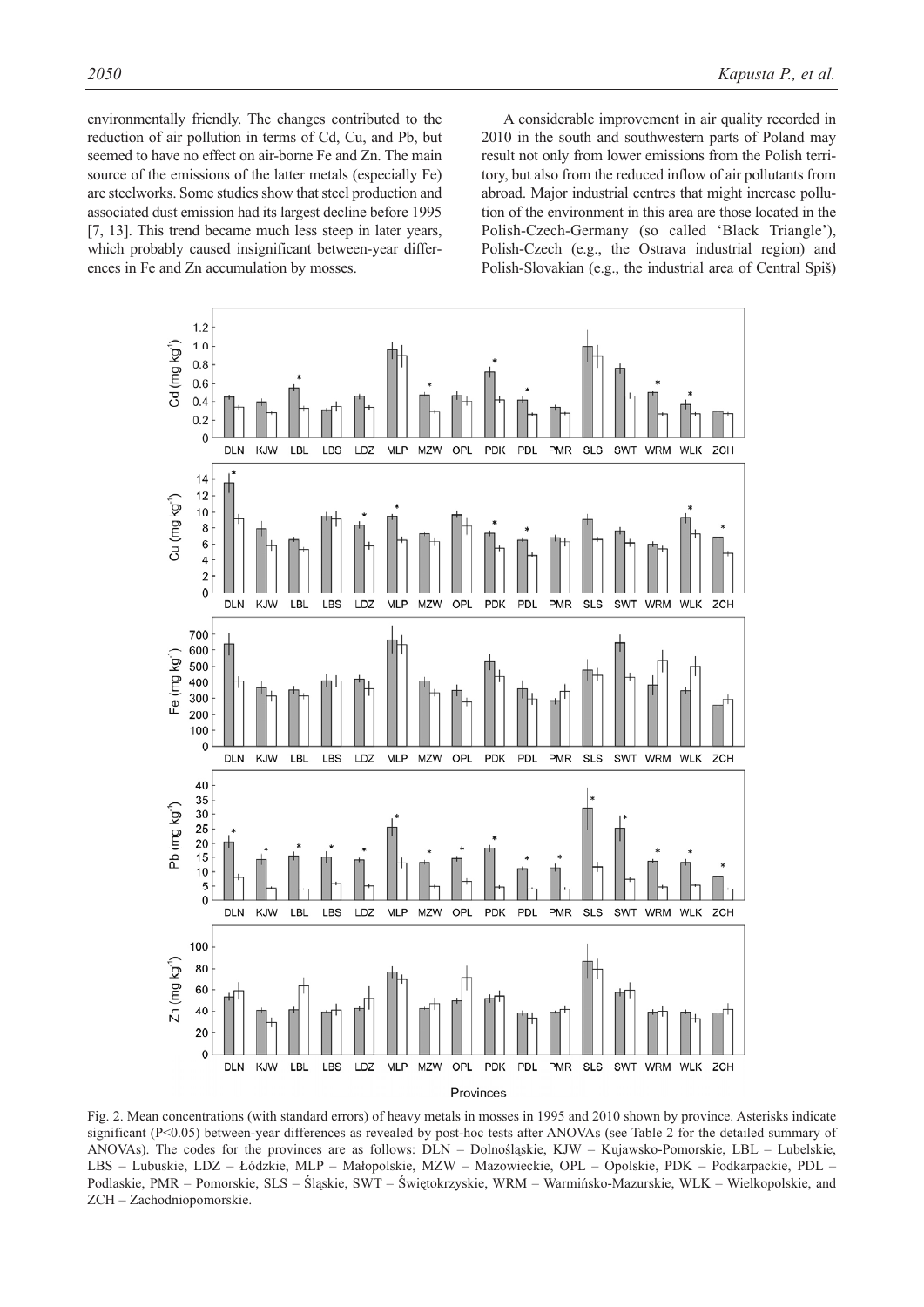

Fig. 3. Maps of the concentrations of heavy metals in 1995 and 2010.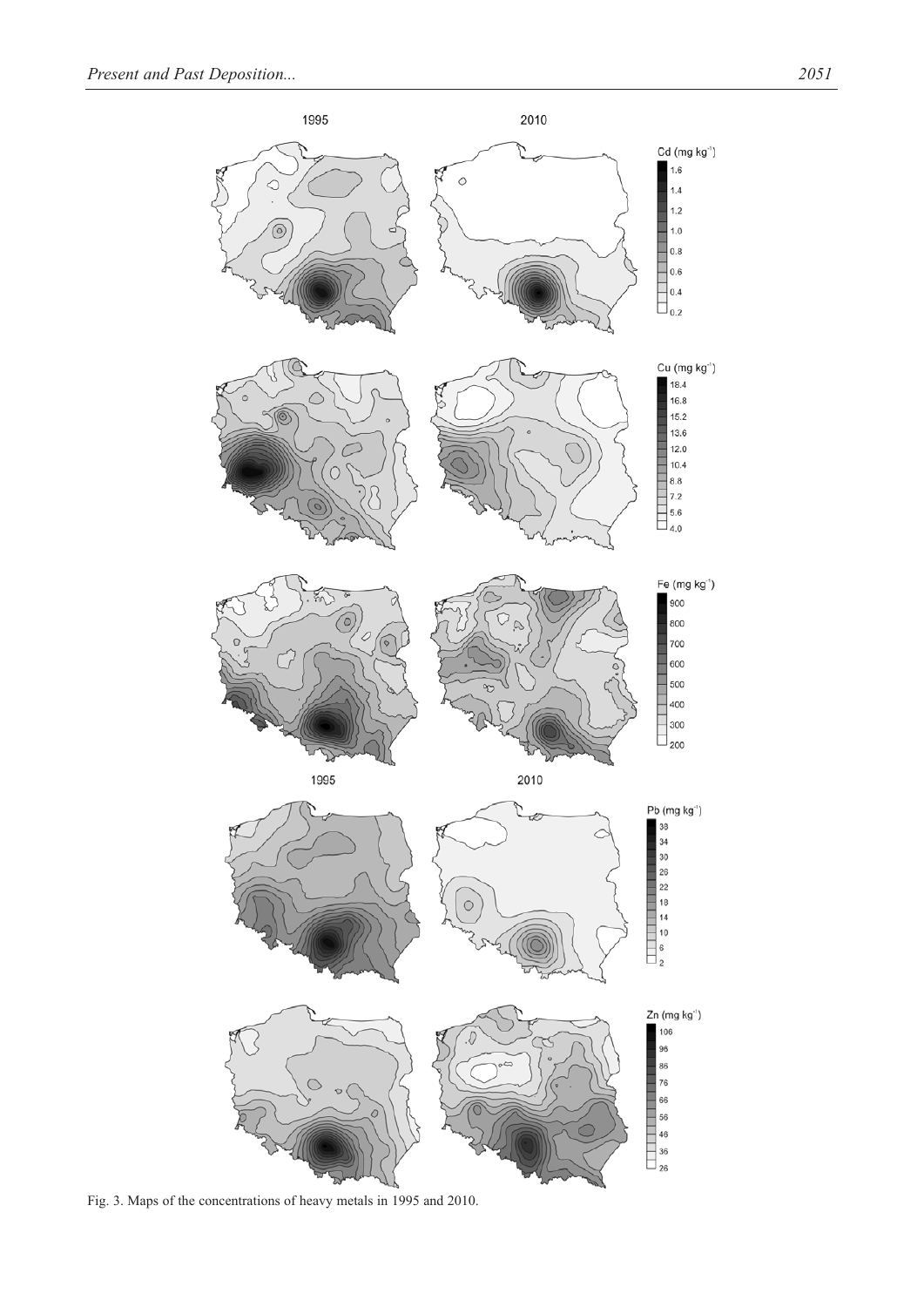border zones. Taking into account the prevailing wind direction [14], they are likely to have a considerable contribution to the deposition of pollutants on the Polish side. On the contrary, there is some evidence [15] that Poland exported to the neighboring countries more metals (Cd, Pb, Hg) than imported from them. Reduction of this export, for example, due to the modernization of coal power plants (especially one of the biggest – Turów Power Plant), led to lower concentrations of heavy metals in mosses in the Czech Republic [7, 16].

In Poland, even in areas remote from industrial centres and devoid of large emitters of pollutants (e.g., in the northeastern part of the country), the concentration of heavy metals in mosses is quite high. Currently, it is at least twice as high as those proposed by Zechmeister et al. [17] as a background for Europe, amounting to 0.041±0.050 (mean± standard deviation) mg Cd·kg<sup>-1</sup>, 1.03±0.47 mg Cu·kg<sup>-1</sup>,  $0.16\pm0.10$  mg Pb·kg<sup>-1</sup>, and  $5.0\pm3.4$  mg Zn·kg<sup>-1</sup>. There can be many reasons for this state. One of them is certainly combustion of coal, which is still the primary heating fuel in Poland (in both households and power plants [18]) and may contain substantial amounts of heavy metals. Another source of metal pollution, particularly important in urban areas, is road transport. Undoubtedly, after the withdrawal of leaded petrol, air quality has clearly improved throughout the country (as indicated by mosses). However, many of the heavy metals (e.g., derived from abrasion of brakes and tyres as well as exhaust fumes [19]), are now released in higher amounts and affect wider areas than previously due to the increase in the number of cars (from 14 to 23 million within the 1995-2010 period [20]) and the expansion of the road network. This concerns not only common metals, such as Cu, Pb, and Zn, but also the rarer elements (As, Sb, Se, Pd, Pt, Rh, V) [21] not studied here.

#### **Acknowledgements**

We are grateful to the anonymous reviewers for helpful suggestions on the manuscript. Our study was financially supported by the National Science Centre (NCN), project No. N 304 356138.

#### **References**

- 1. WORLD HEALTH ORGANIZATION. Health risks of heavy metals from long-range transboundary air pollution. Joint WHO/Convention Task Force on the Health Aspects of Air Pollution; WHO Regional Office for Europe: Copenhagen, **2007**.
- 2. MARKERT B.A., BREURE A.M., ZECHMEISTER H.G. (eds.) Bioindicators and Biomonitors. Principles, concepts and applications; Elsevier: Amsterdam, Tokyo, **2003**.
- 3. ZECHMEISTER H.G., GRODZIŃSKA K., SZAREK-ŁUKASZEWSKA G. Bryophytes. [In:] B.A. Markert, A.M. Breure, H.G. Zechmeister (eds.) Bioindicators and Biomonitors. Principles, concepts and applications; Elsevier: Amsterdam, Tokyo, pp. 329-375, **2003**.
- 4. RÜHLING Å., TYLER G. Ecological approach to the lead problem. Bot. Notiser, **121**, 321, **1968**.
- 5. BUSE A., NORRIS D., HARMENS H., BÜKER P., ASHENDEN T., MILLS G. Heavy metals in European mosses: 2000/2001 survey; UNECE ICP Vegetation Coordination Centre, Centre for Ecology and Hydrology: Bangor, UK, **2003**.
- 6. GRODZIŃSKA K., SZAREK-ŁUKASZEWSKA G. Response of mosses to the heavy metal deposition in Poland – an overview. Environ. Pollut. **114**, 443, **2001**.
- 7. HARMENS H., NORRIS D., MILLS G. AND THE PAR-TICIPANTS OF MOSS SURVEY. Heavy metals and nitrogen in mosses: spatial patterns in 2010/2011 and long-term temporal trends in Europe; ICP Vegetation Programme Coordination Centre, Centre for Ecology and Hydrology: Bangor, UK, **2013**.
- 8. STEINNES E., RÜHLING Å., LIPPO H., MÄKINEN A. Reference material for large-scale metal deposition surveys. Accredit. Qual. Assur. **2**, 243, **1997**.
- 9. HARMENS H., NORRIS D.A. STEINNES E., KUBIN E., PIISPANEN J., ALBER R., ALEKSIAYENAK Y., BLUM O., COSKUN M., DAM M., DE TEMMERMAN L., FERNÁNDEZ J.A., FROLOVA M., FRONTASYEVA M., GONZÁLEZ-MIQUEO L., GRODZIŃSKA K., JERAN Z., KORZEKWA S., KRMAR M., KVIETKUS K., LEBLOND S., LIIV S., MAGNÚSSON S.H., MANKOVSKÁ B., PESCH R., RÜHLING Å., SANTA-MARIA J.M., SCHRÖDER W., SPIRIC Z., SUCHARA I., THÖNI L., URUMOV V., YURUKOVA L., ZECHMEIS-TER H.G. Mosses as biomonitors of atmospheric heavy metal deposition: Spatial patterns and temporal trends in Europe. Environ. Pollut. **158**, 3144, **2010**.
- 10. WEBSTER R., OLIVER M. Geostatistics for Environmental Scientists; Wiley: Chichester, **2001**.
- 11. CENTRAL STATISTICAL OFFICE (GUS). Environment. Statistical information and elaboration; GUS: Warsaw, **1998**.
- 12. CENTRAL STATISTICAL OFFICE (GUS). Environment. Statistical information and elaboration; GUS: Warsaw, **2012**.
- 13. SZAREK-ŁUKASZEWSKA G., GRODZIŃSKA K., BRANIEWSKI S. Heavy metal concentration in moss *Pleurozium schreberi* in the Niepołomice Forest, Poland: changes during 20 years. Environ. Monit. Assess. **79**, 231, **2002**.
- 14. PIWKOWSKI H., MADANY A. Synoptic conditions for pollution dispersion on the Izerskie Mountains region. Przegl. Geofiz. **42**, 63, **1997**.
- 15. ILYIN I., ROZOVSKAYA O., TRAVNIKOV O., VARYGI-NA M., AAS W., UGGERUD H.T. Heavy metals: transboundary pollution of the environment. EMEP Status Report 2/2013; MSC-E/CCC, **2013**.
- 16. SUCHAROVÁ J., SUCHARA I., HOLÁ M., REIMANN C. Contemporary lead concentration and stable lead isotope ratio distribution in forest moss across the Czech Republic. Appl. Geochem. **40**, 51, **2014**.
- 17. ZECHMEISTER H.G., DULLINGER S., KOEL-LENSPERGER G., ERTL S., LETTNER C., REITER K. Do metal concentrations in moss from the Zackenberg area, Northeast Greenland, provide a baseline for monitoring? Environ. Sci. Pollut. Res. **18**, 91, **2011**.
- 18. OLECKA A., BEBKIEWICZ K., DĘBSKI B., JĘDRYSIAK P., KANAFA M., KARGULEWICZ I., RUTKOWSKI J., SĘDZIWA M., SKOŚKIEWICZ J., ZASINA D., ZIMAKOWSKA-LASKOWSKA M., ŻACZEK M. Poland's informative inventory report 2014. Submission under UN ECE Convention on Long-range Transboundary Air Pollution; National Centre for Emissions Management (KOBIZE): Warsaw, **2014**.